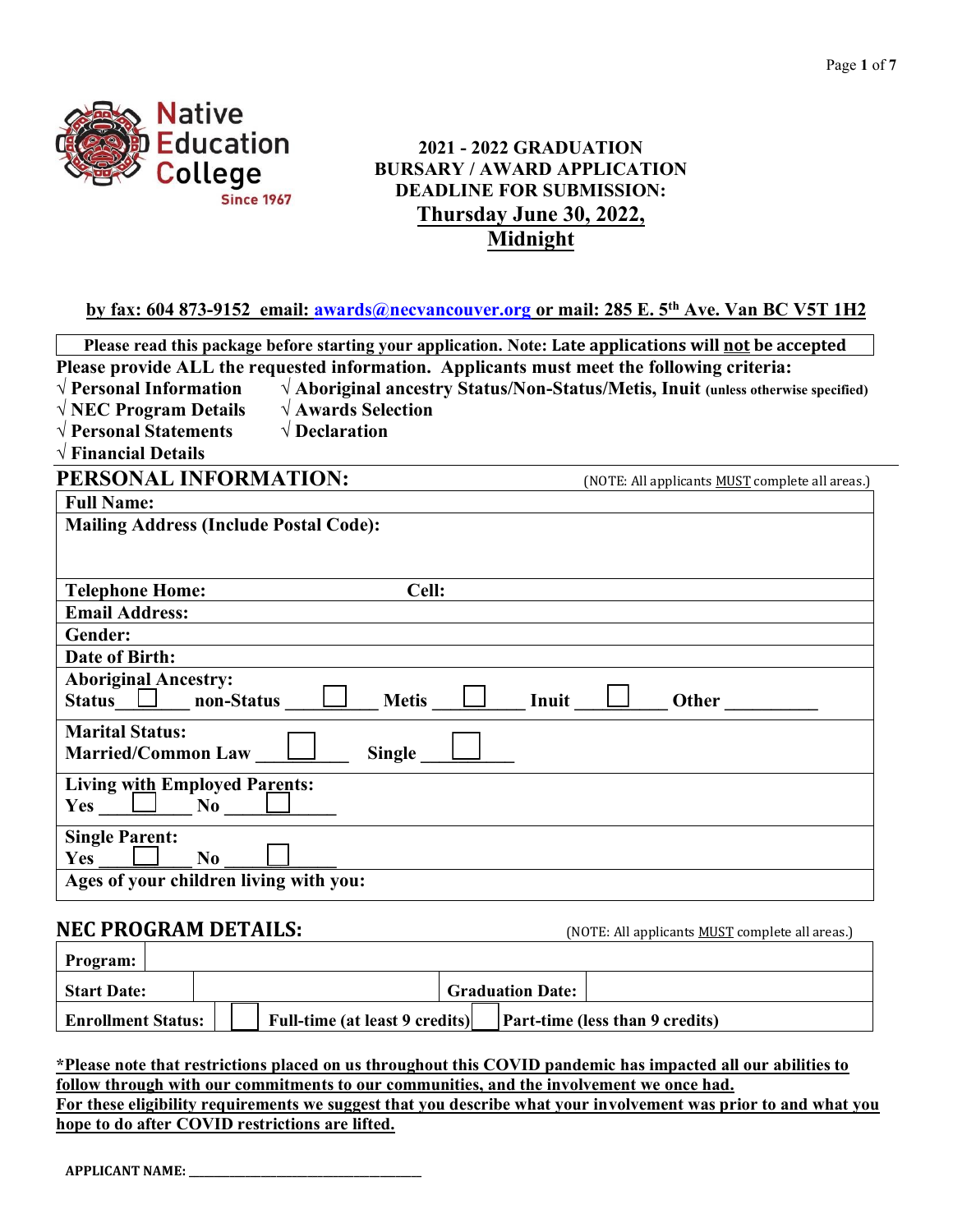### **AWARD SELECTION:**

Please review the available awards and their eligibility requirements. If you meet the award's **specific requirements**, you can indicate which awards you are applying for by checking the box on the right.

#### \*3 Courses in a semester is considered full-time.

| <b>NEC BURSARY / AWARD DESCRIPTIONS</b>                                                                                                                                                                                                                                                                                                                                                                                                                                                                                                                                                                                                                                                                                                                   |  |
|-----------------------------------------------------------------------------------------------------------------------------------------------------------------------------------------------------------------------------------------------------------------------------------------------------------------------------------------------------------------------------------------------------------------------------------------------------------------------------------------------------------------------------------------------------------------------------------------------------------------------------------------------------------------------------------------------------------------------------------------------------------|--|
| <b>Andre Dufour Bursary</b><br>This award is named after André Dufour, an advocate for indigenous education. The recipient will have demonstrated commitment in the pursuit of<br>academic achievement and be enrolled as a full-time student at the Native Education College, or at a recognized post-secondary school for the<br>following academic year.                                                                                                                                                                                                                                                                                                                                                                                               |  |
| <b>Bernie Agg Award (IJS)</b><br>This award was established in 1993 to honour the founder of Canada's first intensive one-to-one youth justice program, established in Vancouver in<br>1973. NEC awards this scholarship, which is funded by the Pacific Legal Education Association, to an Indigenous Justice Studies graduate who has<br>overcome odds to continue their education.                                                                                                                                                                                                                                                                                                                                                                     |  |
| Carla Poppen: Cultural Leadership Bursary<br>In honor of Carla Poppen; teacher, financial planner, entrepreneur, and philanthropist. NEC is honored to administer the Cultural Leadership<br>Award to a student who demonstrates financial need, and commitment to cultural leadership in either an urban or rural setting.                                                                                                                                                                                                                                                                                                                                                                                                                               |  |
| <b>Carla Poppen: Indigenous Community Service Bursary</b><br>In honor of Carla Poppen; teacher, financial planner, entrepreneur, and philanthropist. NEC is honored to administer the Indigenous<br>Community service bursary to a student who demonstrates financial need and an<br>educational plan that leads to community service that will help Indigenous people.                                                                                                                                                                                                                                                                                                                                                                                   |  |
| <b>Carla Poppen: Single Parent Bursary</b><br>In honor of Carla Poppen; teacher, financial planner, entrepreneur, and philanthropist. NEC is honored to administer the Single Parent Bursary to a<br>student who demonstrates financial need, identifies as a single parent, and has a minimum of 3 courses with a minimum GPA of 60%.                                                                                                                                                                                                                                                                                                                                                                                                                    |  |
| <b>Ernie McDonald Award</b><br>This award is dedicated to the memory of a former NEC student who was involved in numerous activities around the college. Ernie was an enthusiastic,<br>dedicated, and active student. The recipient will have shown outstanding commitment to NEC and how they have positively influenced staff and<br>students by providing examples.                                                                                                                                                                                                                                                                                                                                                                                    |  |
| <b>Founding Members Community Involvement Award</b><br>This award is in recognition and honour of the founding members of the Urban Native Indian Education Society, which was incorporated in 1979 and<br>renamed NEC Native Education College in 2006. The recipient will have been actively involved in the community demonstrating outstanding<br>citizenship and will be continuing with post-secondary education in the next academic year.<br>(Applications may include reference letters from the community.)                                                                                                                                                                                                                                     |  |
| <b>Grace Mirehouse Memorial Award (ECE)</b><br>This memorial award is dedicated to the memory of Grace Mirehouse a former President of NEC who was a dedicated, compassionate, inspirational,<br>competent, diligent, creative, and much-loved warrior for Aboriginal education. The recipient will have demonstrated commitment to Aboriginal<br>Education and be enrolled as a full-time student at a recognized post-secondary institute the following academic year in a program that relates to their<br>long-term goal of pursuing a career in Aboriginal Education. (Aboriginal Education can include early childhood; elementary; secondary; post-<br>secondary; and adult education; and/or management in an Aboriginal Education organization.) |  |
| <b>Howard Green Award (IABE)</b><br>This award is for an Indigenous Adult Basic Education program graduate who intends to pursue post-secondary studies at NEC. This award is given<br>in honour of Howard Green, past administrator, who worked for the Society for nine years during the 1980's when the NEC experienced rapid growth<br>and development.                                                                                                                                                                                                                                                                                                                                                                                               |  |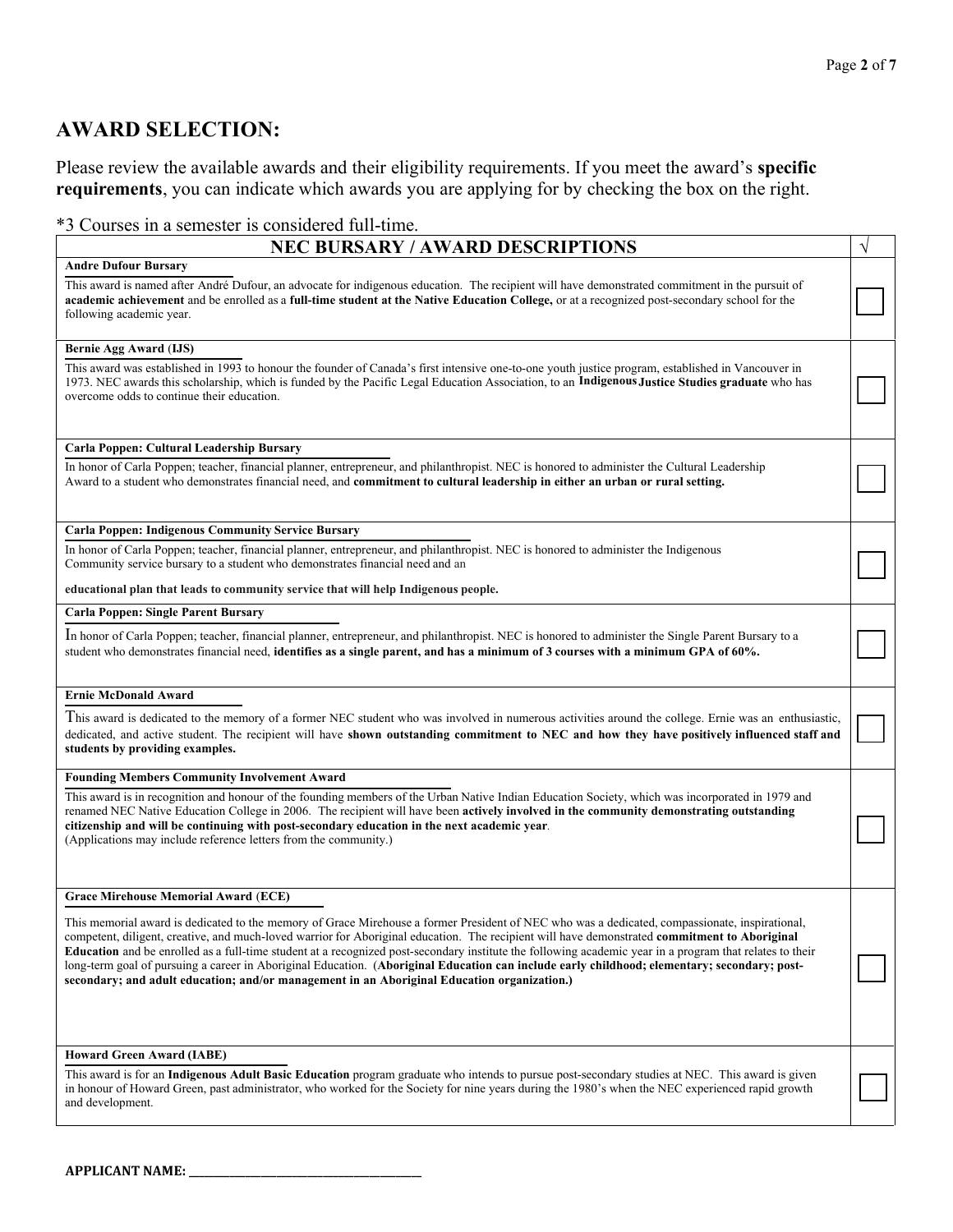| The recipient of this award will have shown commitment to studies, outstanding academic achievement and will continue their studies at<br>NEC in the next academic year.                                                                                                                                                                                                                                                                                                                                                                                                                                                                                                                                                                                                                                                                                                      |            |
|-------------------------------------------------------------------------------------------------------------------------------------------------------------------------------------------------------------------------------------------------------------------------------------------------------------------------------------------------------------------------------------------------------------------------------------------------------------------------------------------------------------------------------------------------------------------------------------------------------------------------------------------------------------------------------------------------------------------------------------------------------------------------------------------------------------------------------------------------------------------------------|------------|
| <b>NEC BURSARY / AWARD DESCRIPTIONS</b>                                                                                                                                                                                                                                                                                                                                                                                                                                                                                                                                                                                                                                                                                                                                                                                                                                       | $\sqrt{ }$ |
| The Native Northwest Reconciliation Fund Award (ECE) (ILS)<br>Founder of Native Northwest, Larry Garfinkel is committed to Reconciliation and has marked a significant contribution across the province, ensuring that<br>Indigenous learners have access to bursaries that assist the learner to advance their studies. Mr. Garfinkel and his son Gabe have been longstanding supporters<br>of the NEC and they are thrilled to offer this bursary to successful graduates of the NEC. This award is intended to support holistic wellness, healing and<br>cultural wellbeing for a student enrolled in the Indigenous Early Childhood Education Program. The successful applicant will demonstrate a commitment<br>to holistic wellness through active participation in cultural ceremony, cultural learning and active participation in community and cultural activities. |            |
| Karen Lidkea Office Administration Award (OAET)<br>This award is in recognition of Karen Lidkea's exemplary commitment to NEC's Department of Finance and her<br>$20+$ years of meeting the needs of its staff. Karen embodied and led from our Indigenous values in her tireless<br>service to student success. The recipient of this award will be a graduate student who has found similar<br>employment in office administration or Indigenous organization and who has demonstrated perseverance<br>in overcoming obstacles personally and financially.                                                                                                                                                                                                                                                                                                                  |            |
| <b>Margaret Mitchell Fund for Women Bursary</b><br>In November 2001, the Van City Community Foundation established a bursary program in the name of Margaret Mitchell which will be awarded to<br>female graduating students. The recipient will have demonstrated academic excellence while facing financial pressure during the academic year<br>and is continuing education at the post-secondary level in the next academic year. (Copy of letter of acceptance required)                                                                                                                                                                                                                                                                                                                                                                                                 |            |
| <b>NEC Student Association Award</b><br>The recipient of the NEC Student Association award will be a current graduate with a strong interest and commitment in NEC activities to increase<br>awareness of NEC. Please provide details and examples that show this interest and commitment.                                                                                                                                                                                                                                                                                                                                                                                                                                                                                                                                                                                    |            |
| Patrick Delorme Eagle Spirit Warrior Memorial Award<br>This memorial award in honour of Patrick Delorme, Eagle Spirit Warrior, is sponsored by Vancouver's Mosaic Church community. The recipient will have<br>modelled a warrior spirit by demonstrating truth-speaking leadership and is committed to bridging cultures. Preference given to students who have lived<br>in foster care.                                                                                                                                                                                                                                                                                                                                                                                                                                                                                     |            |
| <b>Ray Collins Scholarship</b><br>This award is in honour and memory of Ray Collins, founder of NEC. The recipient will be a graduating student from any NEC program who<br>demonstrated academic achievement and has intentions of pursing post-secondary education in the next academic year.                                                                                                                                                                                                                                                                                                                                                                                                                                                                                                                                                                               |            |
| <b>Staff/Faculty Award</b><br>This award sponsored by the staff and faculty of NEC. The recipient will be a graduating student who has shown marked improvement in areas<br>such as academics, attendance, personal growth, etc., and has demonstrated financial need.                                                                                                                                                                                                                                                                                                                                                                                                                                                                                                                                                                                                        |            |
| <b>Urban Spirit Foundation Single Parent Bursary</b><br>The Urban Spirit Foundation donated these awards to recognize the effort and commitment required to successfully pursue post-secondary education.<br>The recipient will an accomplished student with good attendance and academic performance, who is a single parent with children in a childcare<br>setting and who has demonstrated financial need and will also be continuing their education at the post-secondary level in the next academic<br>year.                                                                                                                                                                                                                                                                                                                                                           |            |
| <b>Urban Spirit Foundation Male Bursary</b><br>The Urban Spirit Foundation donated these awards to recognize the effort and commitment required to successfully pursue post-secondary education.<br>The recipient(s) will be male graduating student(s) that have demonstrated academic excellence under adverse financial pressure, and plan to<br>continue education at the post-secondary level in the next academic year.                                                                                                                                                                                                                                                                                                                                                                                                                                                 |            |
| <b>Brenda Forsythe Memorial (FCC / AYC)</b><br>This award is dedicated to the memory of a former NEC student. The recipient of this award will have graduated from first or second year of the Family<br>and Community Counselling program, have shown academic achievement, and demonstrated student support and volunteerism.                                                                                                                                                                                                                                                                                                                                                                                                                                                                                                                                               |            |
| <b>Wanda Bolton Memorial (ECE)</b><br>This memorial award is in honour of Wanda Bolton who served as the Coordinator of the Early Childhood Education Program at NEC for six years.<br>The recipient will graduate from the Early Childhood Education Program in the current academic year and has shown strong leadership<br>capabilities, commitment, and dedication to First Nations education, as well as knowledge of and pride in cultural heritage.                                                                                                                                                                                                                                                                                                                                                                                                                    |            |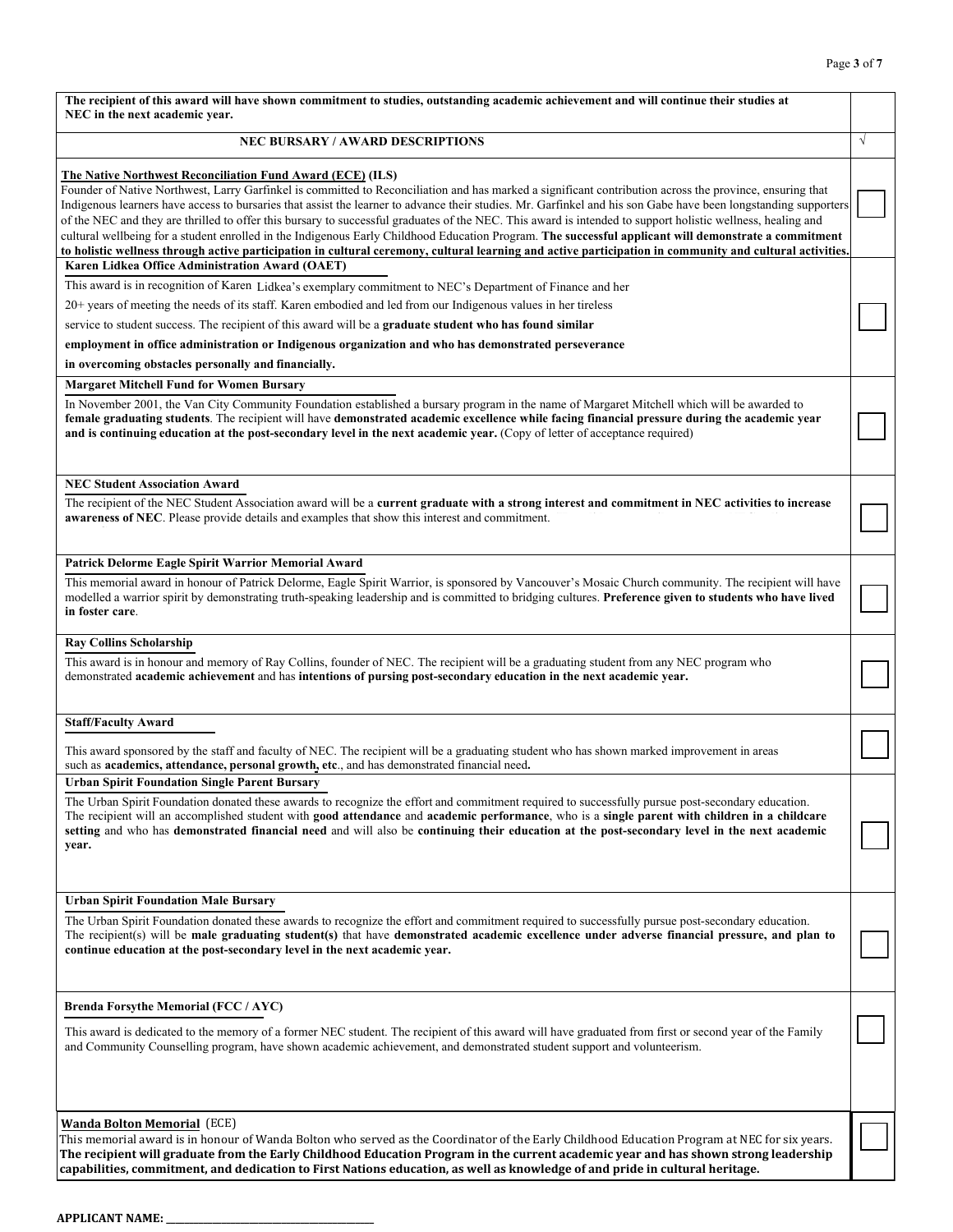## **PERSONAL STATEMENTS:**

**All Personal Statements, A to H, must be answered.** If you have no statement, please leave the section blank. If your statement is longer than the space provided, please attach additional page(s) to application.

#### *The Awards Committee will utilize the information you provide to determine your eligibility for an award.*

**A.** Please provide a brief statement outlining your educational goals and career objectives.

**B.** Please provide a brief statement outlining examples of when you exhibited leadership qualities, the connection(s) you have to your First Nation, Metis, or Inuit culture and of your commitment to Indigenous Education.

**C.** Please provide a brief statement outlining your family responsibilities, recreational activities, and if any of your children have been or are currently in daycare while attending school.

**D.** Please provide a brief statement outlining your academic and/or employment achievement(s), as well as explain and provide examples on how your interest and commitment in NEC activities has increased the awareness of this College.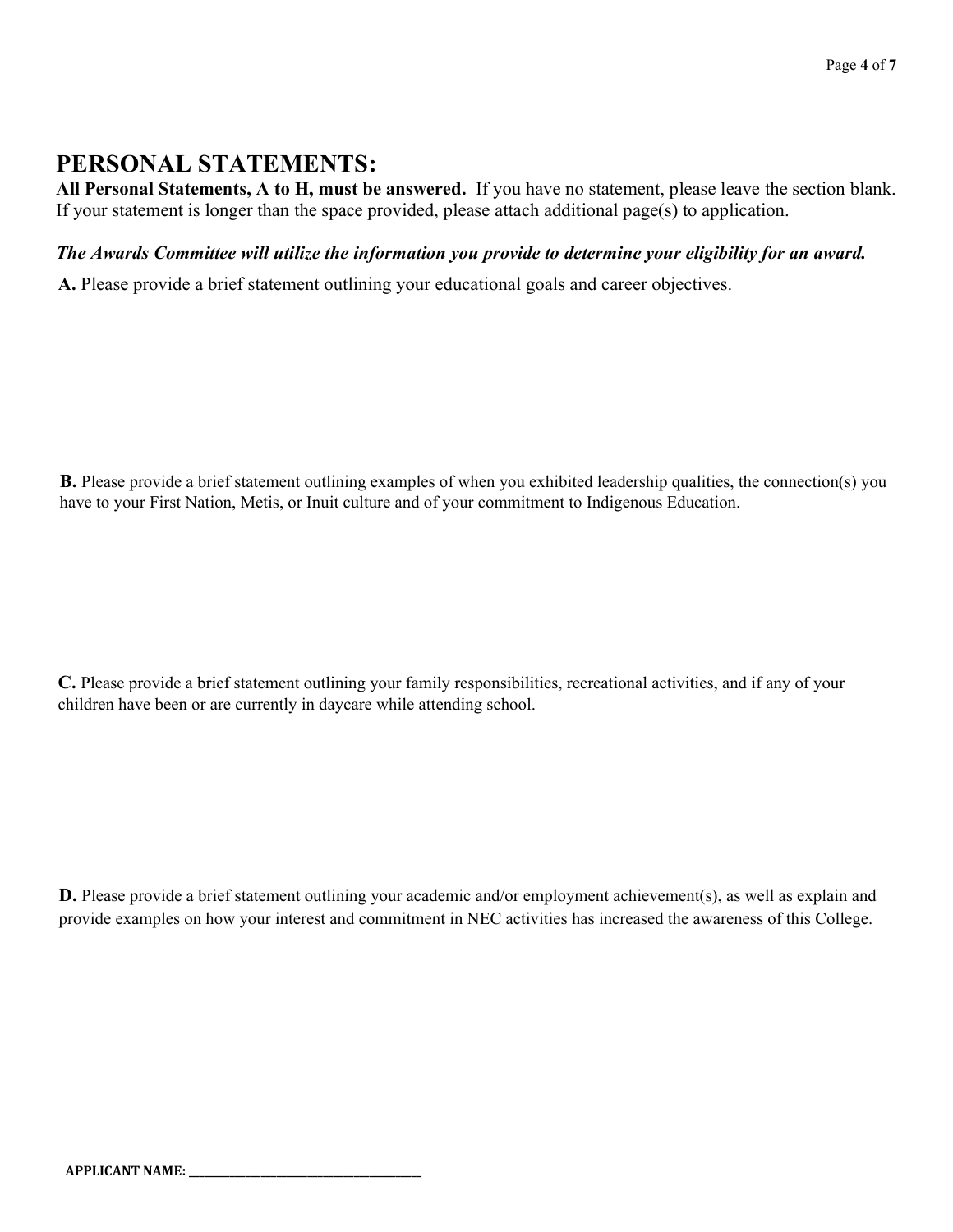**E.** If you will be continuing your studies in the fall 2022, please provide a letter of acceptance to be considered for awards requiring recipients to be continuing education at the post-secondary level in the next academic year. Please give a brief description of your goals for the program you have chosen.

Attach acceptance letter to NEC Graduation award application.

**F.** Please provide a brief statement detailing any hardships you have overcome to attain your education, and any additional activities or achievements you wish the Scholarships and Awards Committee to consider.

**G.** Please provide a brief statement outlining any volunteer activities that you have undertaken in the past year. To include type of activity, where you volunteered outside of NEC, how long you have been volunteering and why you chose to volunteer.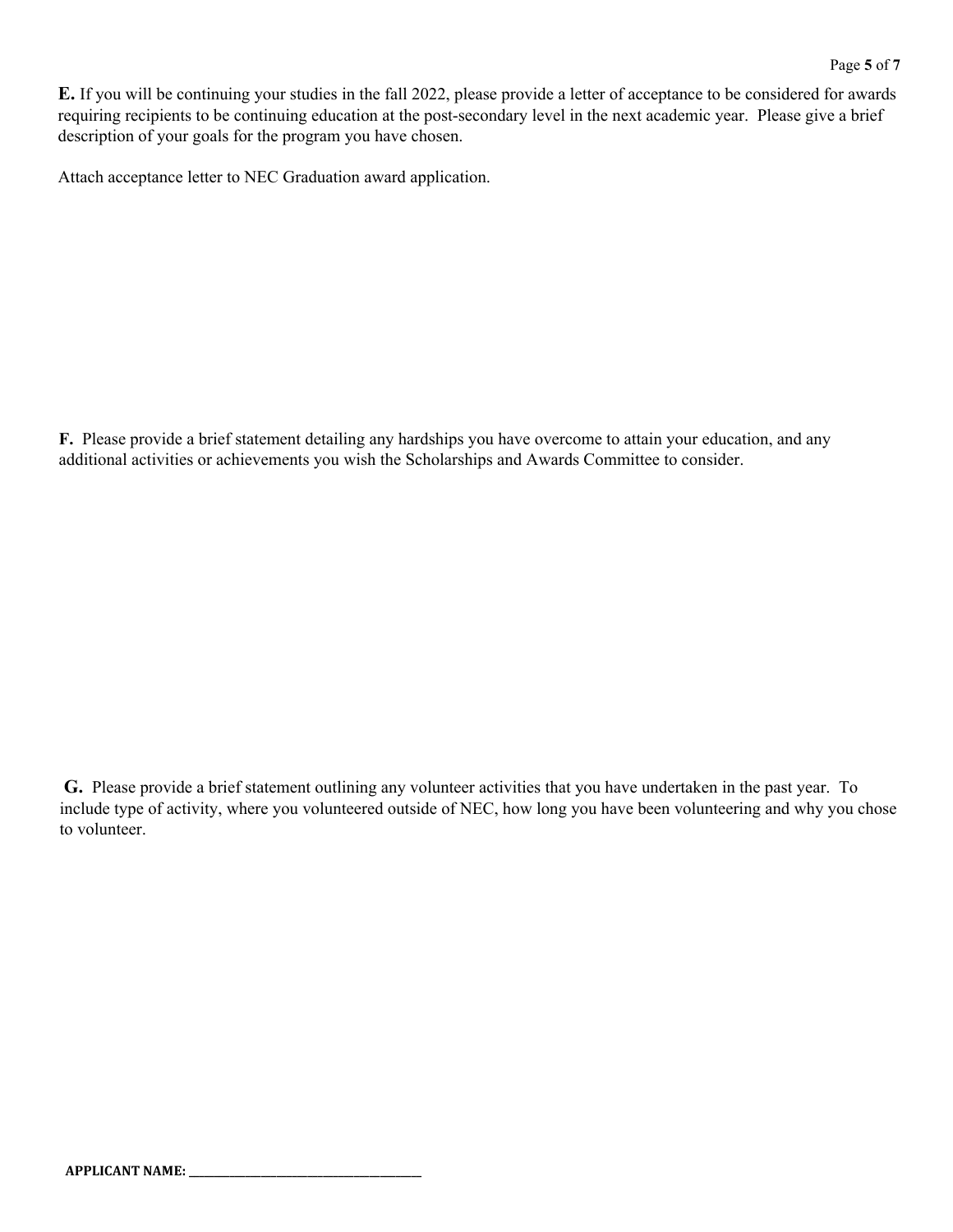**H.** Please provide a brief statement describing why you feel you are a worthy candidate for a scholarship, bursary or award.

\*\*If you are chosen to receive an award, please tell the committee how you would like to be introduced and perhaps what you would like others to know about you.

# **Financial Details:**

(NOTE: All applicants MUST complete income table.)

### **Monthly Income:**

| Net Earnings from Work:                   | EI:<br>(Employment Insurance)                                  |
|-------------------------------------------|----------------------------------------------------------------|
| Net Spousal Income:                       | Child Support/Alimony:                                         |
| <b>Band Funding:</b>                      | Childcare Subsidy:                                             |
| Training Allowance:<br>(e.g., ACCESS)     | Pension Income:                                                |
| Money from:<br>Parent/Sponsor or Guardian | <b>BC</b> Employment and<br>Assistance:<br>(Income Assistance) |
| Other, please identify:                   |                                                                |
| <b>TOTAL MONTHLY</b><br><b>RESOURCES:</b> | ١O<br>(Add all above amounts)                                  |